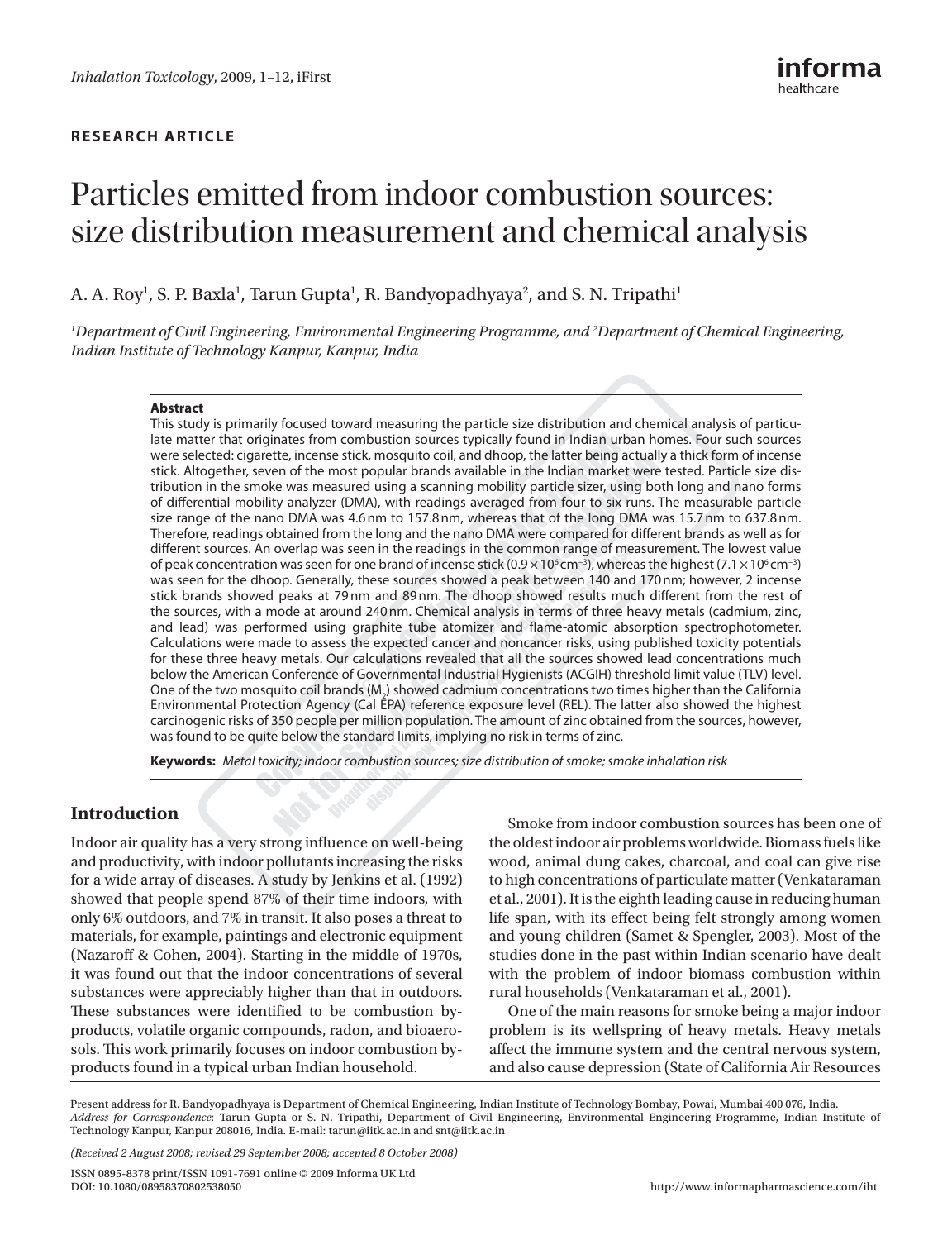Board, 2005). Leading among these are lead, cadmium, and zinc. Heavy metals in smoke are connected with heartrate variability ([Magari et al., 2002](#page-11-3)) and an increase in the number of respiration related emergency cases [\(Clairborm](#page-11-4) [et al., 2002](#page-11-4)). Lead, a very toxic element, causes brain and kidney damage for short exposure times and affects the central nervous system and vitamin D metabolism in the long run (U.S. EPA, 2000). Knowledge about its carcinogenic effects still remains scant, thereby leading it to be classified as a Group B2 (probable) human carcinogen. For short times of exposure, cadmium causes pulmonary irritation in the lungs. Chronic effects include kidney and lung disease, including the formation of kidney stones ([U.S. EPA, 1999](#page-11-5)). Zinc is present as a gaseous pollutant primarily as zinc chloride or zinc oxide. Inhaled zinc gives rise to metal fume fever, whose symptoms are a metallic taste in the mouth accompanied by a dryness and irritation in the throat, followed by flue-like symptoms, chills, fever, profuse sweating, headache, and weakness ([Choudhury et al., 2005\)](#page-11-6).

Morselli et al. (2007) have assessed and compared the environmental performances of a regional incinerator network. They have emphasized that special attention must be paid to Cd and As, which are toxic even in low quantities. [Valberg](#page-11-7) [et al. \(1996\)](#page-11-7) have enumerated methods for toxicity modeling and risk assessment for heavy metals in air. [Hogervorst et al.](#page-11-8) [\(2007\)](#page-11-8) threw light on house dust as a possible source of cadmium and lead in indoor environments. Damek-Poprawa and Sawicka-Kapusta (2002) found that even relatively low concentrations of lead and cadmium caused damage to the kidney, liver and testis of yellow necked mice in Poland.

The common indoor combustion sources seen in typical urban Indian homes are cigarettes, incense, and mosquito coils. A fair number of particle size distribution studies of cigarette smoke and its subsequent temporal evolution have been reported in the literature mostly for the developed countries ([Morawska et al., 1999](#page-11-9); [Okada &](#page-11-10) [Matsunuma, 1974](#page-11-10); [Ishizu & Okada, 1978;](#page-11-11) [Ueno & Peters,](#page-11-12) [1986](#page-11-12); [Ingebrethsen, 1986\)](#page-11-13), and there is a great degree of mismatch between them, which could primarily be attributed to the measurement techniques employed.

[Okada and Matsunuma \(1974\)](#page-11-10) measured the particle size distribution and concentration of a cigarette smoke by a light scattering method. The geometric mean diameters were measured to be 180nm and 100nm for the mainstream and sidestream smoke, with the number concentration of the mainstream smoke being  $3 \times 10^{10}$  cm<sup>-3</sup>. They also experimented with five different brands of cigarette. They concluded that the number concentration in each of these cases was  $\sim 10^{-10}$  cm<sup>-3</sup>, and the value of the mode radius was between 0.135 to 0.16µm. [Ingebrethsen \(1986\)](#page-11-13) has studied the evolution of the number distribution of the mainstream cigarette smoke aerosol, concluding that the number-averaged diameter reached a peak, decreased, and then increased again with time. The particle size was seen to correlate with the changing flow rate. Ishizu et al. (1977) have analyzed the changes in particle size and number density of cigarette smoke through the column of a cigarette, by varying puff volume with time, using a light-scattering photometer for the measurements. They concluded that the geometric mean diameter increases and the number density decreases with time or decreasing puff volume. These conclusions pointed to the fact that as the residence time of the cigarette aerosol became higher, the geometric mean diameter increased and the number concentration decayed. [Morawska et al. \(1999\)](#page-11-9) investigated the deposition of environmental tobacco smoke in the human respiratory tract. They conducted measurements with 15 nonsmoking and 3 smoking volunteers. The smoke these subjects inhaled had a count median diameter of 200nm and a geometric standard deviation of 1.7nm. The authors used a scanning mobility particle sizer to measure the particle size distribution in the inhaled and exhaled air. [Ueno and Peters](#page-11-12) [\(1986\)](#page-11-12) analyzed the generation rate and size distribution of sidestream smoke using two instruments: an electrical mobility analyzer and a cascade impactor. They found that the number mean diameter and mass median diameter of the smoke were around  $0.1 \mu m$  and  $0.16 \mu m$ , respectively, and that the distribution was broader compared to the mainstream smoke, indicating thereby a greater level of heterogeneity.

The goal of this study was to measure the particle size distribution in smoke emitted by indoor combustion sources commonly found in Indian homes. India, being a tropical country, suffers largely from mosquito-borne diseases and thus the majority of the households especially in the urban area rely on either mosquito coils or net. Mosquito coils are generally used overnight. However, some affluent families do employ expensive liquid mosquito repellants. Incense and cigarettes are also quite extensively seen in urban homes. Only recently, cigarette smoking at public places including pubs has been banned throughout India. This has been done to control passive smoking in the larger interest of the public. The focus was on indoor combustion sources typically found in urban environments. To the best of our knowledge, no study on the particle size distribution and toxicity has been done so far on indoor smoke sources in India, other than the indoor biomass sources, especially in rural households. While measuring, the particles were sampled as they were emitted from the source, without any dilution. Finally, the heavy metal content in these samples was also measured, and a cancer and noncancer risk assessment of each source from each metal was performed.

# **Methodology**

#### *Experimental setup*

# **The particulate size and number distribution measurement**

In total, four different combustion sources and seven different brands were selected for experiment. These were cigarette  $(C_1, C_2)$  incense stick  $(I_1, I_2)$ , mosquito coil  $(M_1, M_2)$ , and dhoop  $(D_1)$ . The dhoop is a type of thick incense stick. The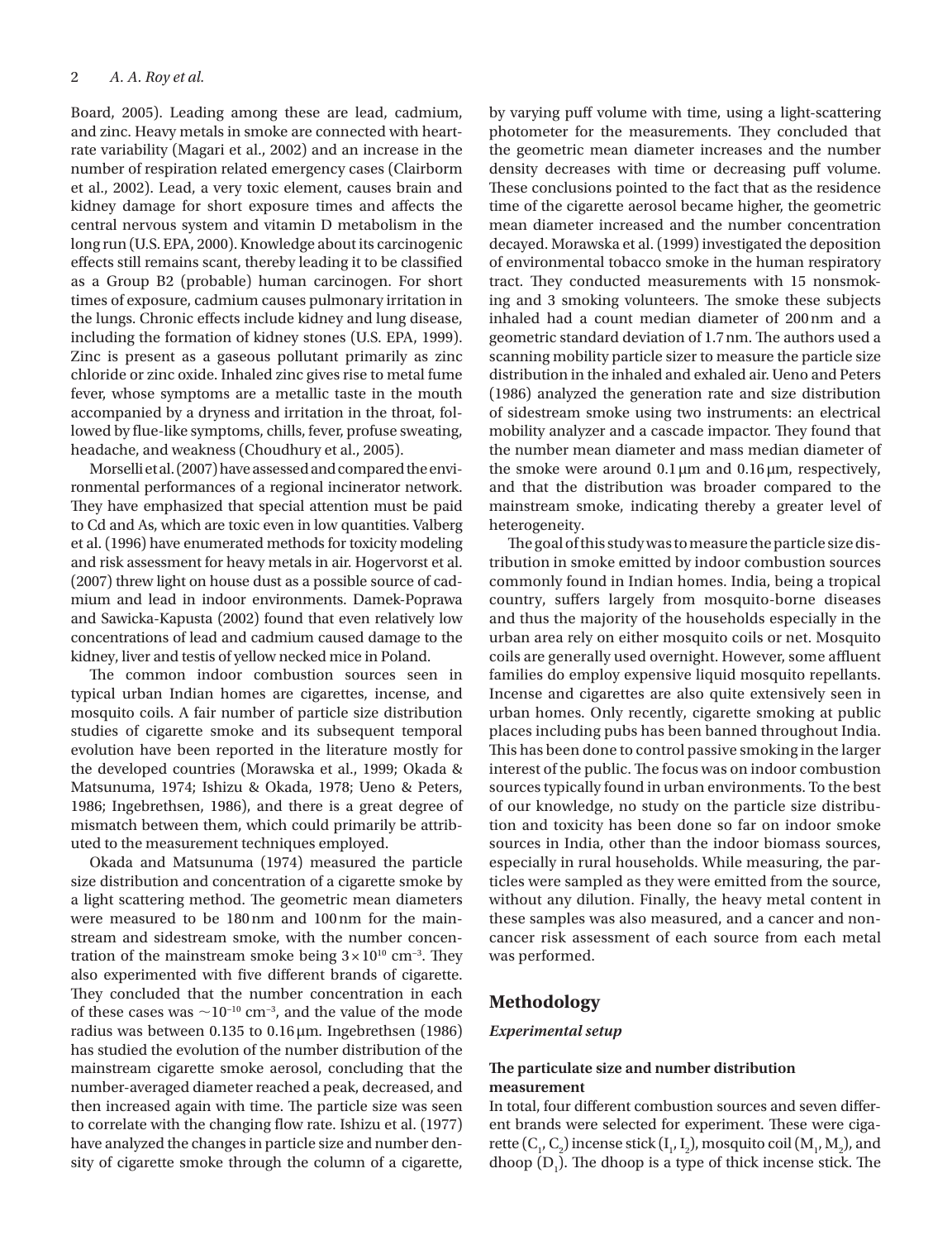cigarettes were filtered. No modification was done on any of the sources, and the smoke measured was directly from the source.

The experimental setup used is depicted in Figure 1. The combustion source was clamped to a burette stand. A funnel was held over the combustion source to act like a mini-hood, in order to completely capture the smoke and prevent it from spreading out and dispersing. At the funnel, the flow was split into two parts. One part went to the scanning mobility particle sizer (SMPS) for sampling, and the rest went to the vacuum pump. The vacuum pump was used to dump the excess smoke. The sample flow rate for the SMPS was maintained at 0.3 lpm  $(L/min)$ . It was measured by a thermal mass flow meter, supplied by TSI. The dotted suction line beneath the combustion source means that it was used only to provide suction to a cigarette to burn effectively, and was redundant in cases of other combustion sources. The pump used was a diaphragm vacuum pump. The conical flask shown was used as a dampener to minimize any oscillations in the flow rate.

The instrument used for particle size measurement was a scanning mobility particle sizer (TSI, model 3093). The electrostatic classifier (model 3080) was used with long DMA (model 3081) and nano DMA (model 3085). A scan time of 90 s followed by a retrace time of 30 s was used for both the DMAs. This was found to be optimum to measure accurately the size distribution of sampled smoke. The particle size range measured on the nano DMA was 4.61nm to 156.8nm, whereas it was 15.7nm to 637.8nm for the long DMA, suggesting an overlap between the two measurement ranges. Multiple charge correction was not used, since its presence would distort the size distribution from the actual. Only one scan was done per sample. A sample here means a reading taken every 2min. Six samples were taken for each source, and the readings obtained were averaged by neglecting the first sample, since it was considered that the first reading contained some signature remnant of the previous source.

## **The sampling of indoor smoke**

Sampling smoke from each source was done using a cascade impactor loaned from Bhabha Atomic Research Centre (BARC), Mumbai. This impactor was designed by [Singh et al.](#page-11-14) [\(2005\)](#page-11-14) and can separate aerosol particles into 7 size bins from  $0.53\,\mu$ m to  $10\,\mu$ m; these sizes are the cut points of 50% efficiency pertaining to a given Stokes number [\(Friedlander, 2000;](#page-11-15) Hinds, 2001). A schematic of the experimental setup is shown in Figure 2. The stage cutoff diameters were  $10 \mu m$ ,  $7.7 \mu m$ , 5.5µm, 3.5µm, 2.5µm, 0.98µm, and 0.53µm, respectively. Each source was allowed to burn for 1h, and a vacuum pump was connected to the impactor to draw the smoke sample through the impactor at a flow rate of 45 lpm as recommended by the impactor design ([Singh et al., 2005\)](#page-11-14). A piece of quartz filter paper (high porosity, QMA TSP/PM10 grade, Whatman, Inc., USA) was placed in the final filter of the impactor to collect the sample of submicrometer particles. The 0.53 µm impaction stage was not used since we wanted to collect all submicrometer particles to be collected onto a single final filter. Removal of the 0.53-µm impaction stage led to the reduced overall pressure drop through the cascade impactor. Note that the cascade impactor was purely used to collect only the submicrometer particles to facilitate further chemical analysis for key metals. Here the cascade impactor was not used to determine the size distribution of the sampled smoke.

# **The measurement of chemical composition: instruments used**

Detection of metals in the samples was accomplished by means of two types of atomic absorption spectrometry (AAS), namely, the graphite tube atomizer (GTA; Varian Spectra AA-20 GTA-96, Australia) and the flame emission spectrophotometer (Varian Spectra AA-220 FS, Australia). The flame emission spectrophotometer was used to measure the high Zn content of the filters. The concentrations of Cd and Pb were low; hence the GTA was used for higher accuracy. Both the GTA and the AAS were calibrated using the analytical (working) curve technique ([Willard et al., 1986](#page-11-16)),



**Figure 1.** Set up for the experiment to measure particle size distribution by the SMPS. Abbreviations used: EC- Electrostatic Classifier, DMA - Differential Mobility Analyzer, CPC - Condensation Particle Counter.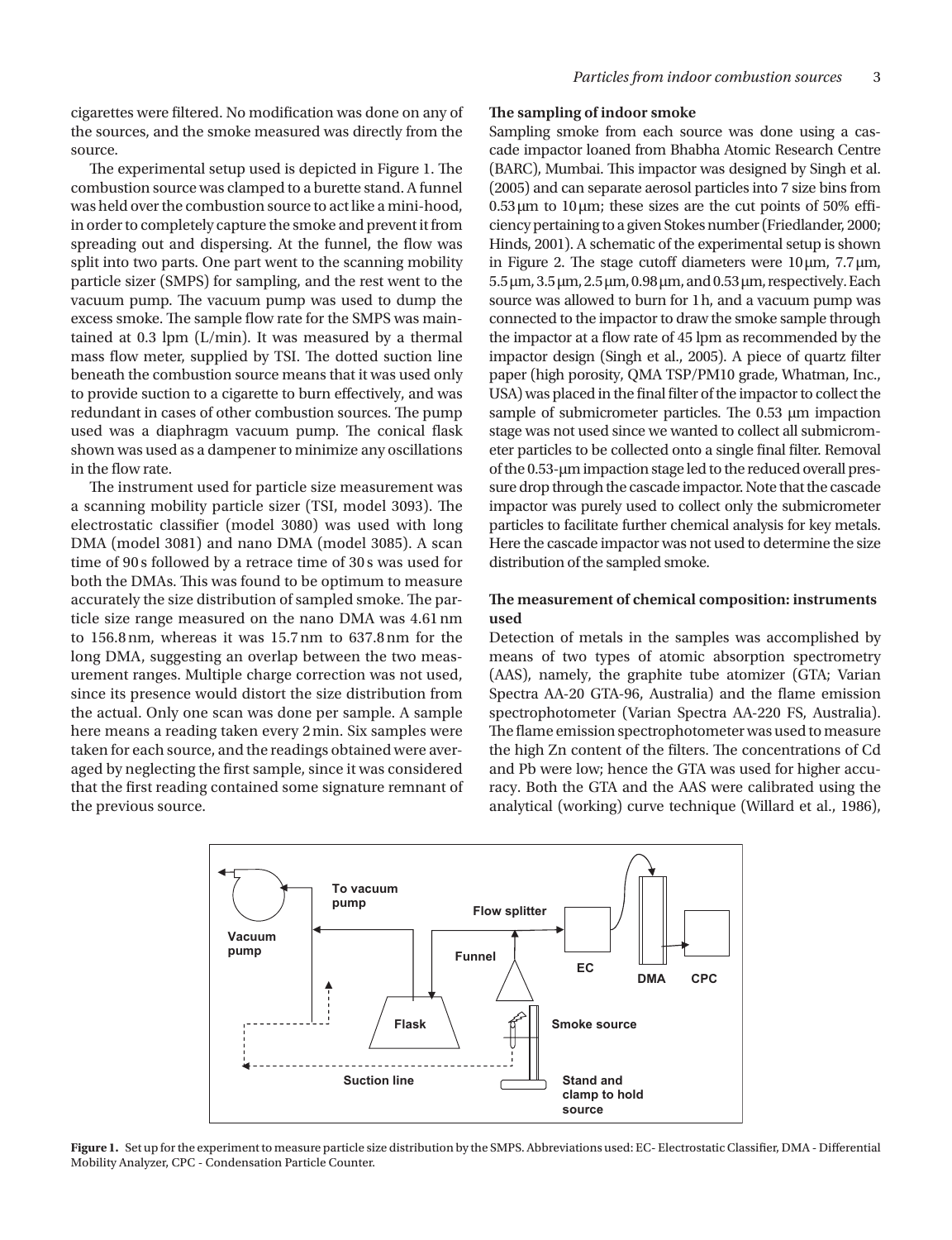

**Figure 2.** A schematic of the set-up used for sampling of smoke for subsequent chemical analysis.

and the standards for the same were prepared using the U.S. EPA Compendium Method IO-3.2.

# *Calculations*

#### **Relative amounts of metals present in each sample**

This gives the difference between the metal concentration in the sample and the metal concentration in the blank. It is calculated by the following equation [\(Chinnam, 2005](#page-11-17)):

$$
C_i = (F_s - F_b) \tag{1}
$$

where  $C_i$  is the concentration of metal in sample ( $\mu$ g L<sup>-1</sup>),  $F_s$  is the concentration as obtained from AAS ( $\mu$ gl<sup>-1</sup>), and  $F<sub>b</sub>$  is the concentration in blank, as obtained from AAS,  $(\mu g L^{-1})$ .

#### **Metal content per source**

We have

This method used to calculate metal content per unit source is drawn on the lines of the one used in the calculation of exposure relevant emission factors in [Singer et al. \(2003\).](#page-11-18) The method used is drawn on the calculation delineated in [Chinnam \(2005\)](#page-11-17).

$$
C = C_i V / N_s \tag{2}
$$

where  $C<sub>i</sub>$  is the concentration of metal in sample in micrograms per liter, from Eq. (1), *V* is the makeup volume, 0.1 L, and  $N_{\rm s}$  is the number of source units burnt.

#### **Estimation of cancer and noncancer risks**

The metal mass as obtained in filter paper (calculated by multiplying the metal concentration with the makeup volume) was normalized to the volume of a typical room  $(10\text{ft} \times 12\text{ ft} \times 10\text{ ft}$ , approximately 35 m<sup>3</sup>), in order to obtain the metal concentration in indoor air.

$$
C = C_i V / V_r \tag{3}
$$

where  $V_{\rm r}$  is the volume of the room, as delineated earlier.

The values of metal concentrations so obtained were then compared with the standard values reported by various regulatory agencies. A carcinogenicity risk assessment for cadmium was also conducted. This was done by dividing the metal concentrations in smoke by that corresponding to causing a risk of 1 in a million. Calculations for personal exposure and Lifetime Cancer Risk (LCR) are shown in the appendix, performed using the method published in [Kammen and Hassenzahl \(2001\).](#page-11-19) Although this study is providing very little data to actually conduct any major risk assessment, the preceding exercise excited us to get some preliminary numbers. Based on these data, more extensive study can be carried out in future.

## *Possible sources of error*

Errors can crop up in all the three components of the experiment, namely, (1) chemical composition measurement, (2) sampling, and (3) size measurement

A newly formed pure metal atom is inherently unstable. It tends to combine with other elements to reach a minimum energy configuration. Consequently, it has a tendency to combine with other elements present in the flame. These metal compounds so formed may also absorb and emit radiation. These emitted radiations will interfere with those emitted by the pure metal atoms, and thereby give rise to errors in the measurement by the AAS.

The graphite tube atomizer can produce metal atoms with more efficiency than the flame AAS, primarily because there are none of the reactions just described that tend to consume the freshly formed pure metal atoms. However, they can maintain the high concentration for a relatively shorter time as compared to the flame AAS. This is because the GTA can maintain the absorption signal only when the sample is introduced, whereas the flame AAS can maintain it as long as the solution is being atomized. Therefore, any change in the atomization rate in the GTA during the relatively available short time for measurement of radiation may possibly give rise to serious analytical errors. The readings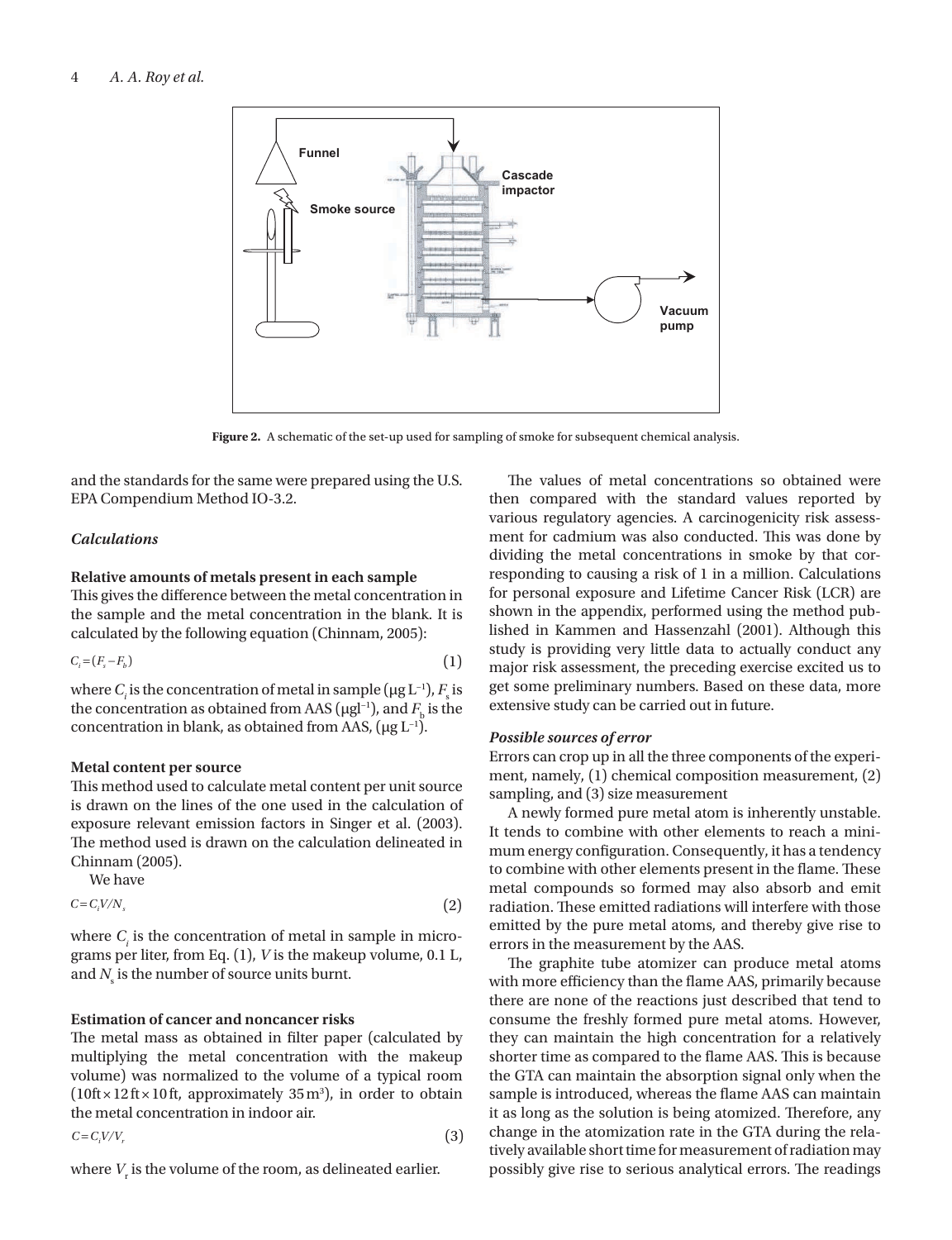obtained for our samples fell on the curve formed by the standard solutions used for calibration, thereby validating our results.

Problems in sampling include depositional losses to the wall of the impactor due to diffusion (Hinds, 2001). Other losses include thermophoretic and electrostatic wall effects ([Baron & Willeke, 2001\)](#page-11-20). These losses manifest themselves more for small particles, and can be offset by using a long sample time,  $\sim$ 1 h.

In the measurement of size for submicrometer particles, as the aerosol is led to the charge neutralizer and then to the DMA, diffusion, electrostatic attraction, and gravitational settling may contribute to losses, especially since the inlet is made of metal, a conductive material. So these losses were definitely there in the setup, in the funnel and in the pipes that led to the SMPS inlet. Also there could have been losses brought about by the ration of ambient to sampling velocity. Sampling of too few particles may result in a displayed size distribution not characteristic of the true one (Baron [& Willeke, 2001,](#page-11-20) pp. 125–127). However, these errors would not affect the physical trends of the aerosol size distributions that were measured.

# **Results and discussion**

## *The particle size distribution: an overall picture comprising of both DMAs*

Figures 3 to 6 show the particle size distributions of the smoke emitted from the various combustion sources, as per the different brands. These readings are the averages of four to five samples, as the size distributions reach a steady state quickly. The measurements of the nano and the long DMA are superimposed on each other, in order to give the entire size range of particles emitted from these sources. The error bars indicate that the readings are averaged out from four to five samples, with the bars themselves showing the standard deviation. The *y* axis shows the number of particles present per unit volume of air sampled, and the *x* axis the mobility diameter.

In Figure 3a, we see the size and number distribution for particles emitted from the cigarette of brand  $C_1$ . For both the nano and the long DMA, we see a minimum at around 22nm. It is also seen that the readings overlap in the region common to the measurement range of both the instruments. A difference in readings obtained by the two DMAs could be attributed to the different residence times of the aerosol streams in the two different DMAs, primarily since the volumetric holdups in them are unequal. A maximum is seen at around 160nm. Similar trends are seen for the cigarette of brand  $\mathsf{C}_2$  in Figure 3b, with the only marked difference being that the mode is seen at 150nm. Similar data were recorded by [Okada and Matsunuma \(1974\),](#page-11-10) who also reported the mode to be at around 180nm for the main smoke stream, but the numerical value of their peak concentration was around 3×1010 cm−3. This difference could be due to the difference in brands, and thereby composition of the cigarettes.

The particle size distribution for the mosquito coil  $\mathbf{M}_{\mathbf{1}}$  is shown in Figure 4a. Here, the nano DMA shows an initial minimum at around 22 nm, whereas the long DMA shows the minimum at about 27 nm. The readings overlap in the common range of measurement. A peak is seen at 150 nm and a linear, downward trend thereafter. Similar trends are seen for the mosquito coil  $\mathbf{M}_2$  in Figure 4b, with the only difference being that the nano DMA shows an initial minimum. Figure 5a shows the size distribution of smoke emitted by incense stick of brand  $\mathrm{I}_1$ . Here, the initial minimum from both the DMAs is at around 19 nm. An interesting fact is that the mode is seen at around 90 nm, which is little more than about half that of the earlier sources. However, the value of the number density at the mode is of the same order of magnitude, i.e., 10<sup>6</sup> cm<sup>-3</sup>, the sources described earlier. These results again show up in Figure 5b for the incense stick of brand  $I_2$ , the mode being seen at 79 nm. In Figure 6, we see the particle size distribution for smoke from a dhoop of brand  $D_1$ . Here, the nano DMA shows an initial minimum at 22 nm, while the long DMA shows one at 31 nm. The peak is seen at around 240 nm, a much higher value as compared to other sources. Also, the size distribution of particles from dhoop  $(D_1)$  assumes



**Figure 3.** Particle size distribution of smoke from cigarette (a) C<sub>1</sub> (b) C<sub>2</sub>, as measured by SMPS. Error bars represent variability in the data.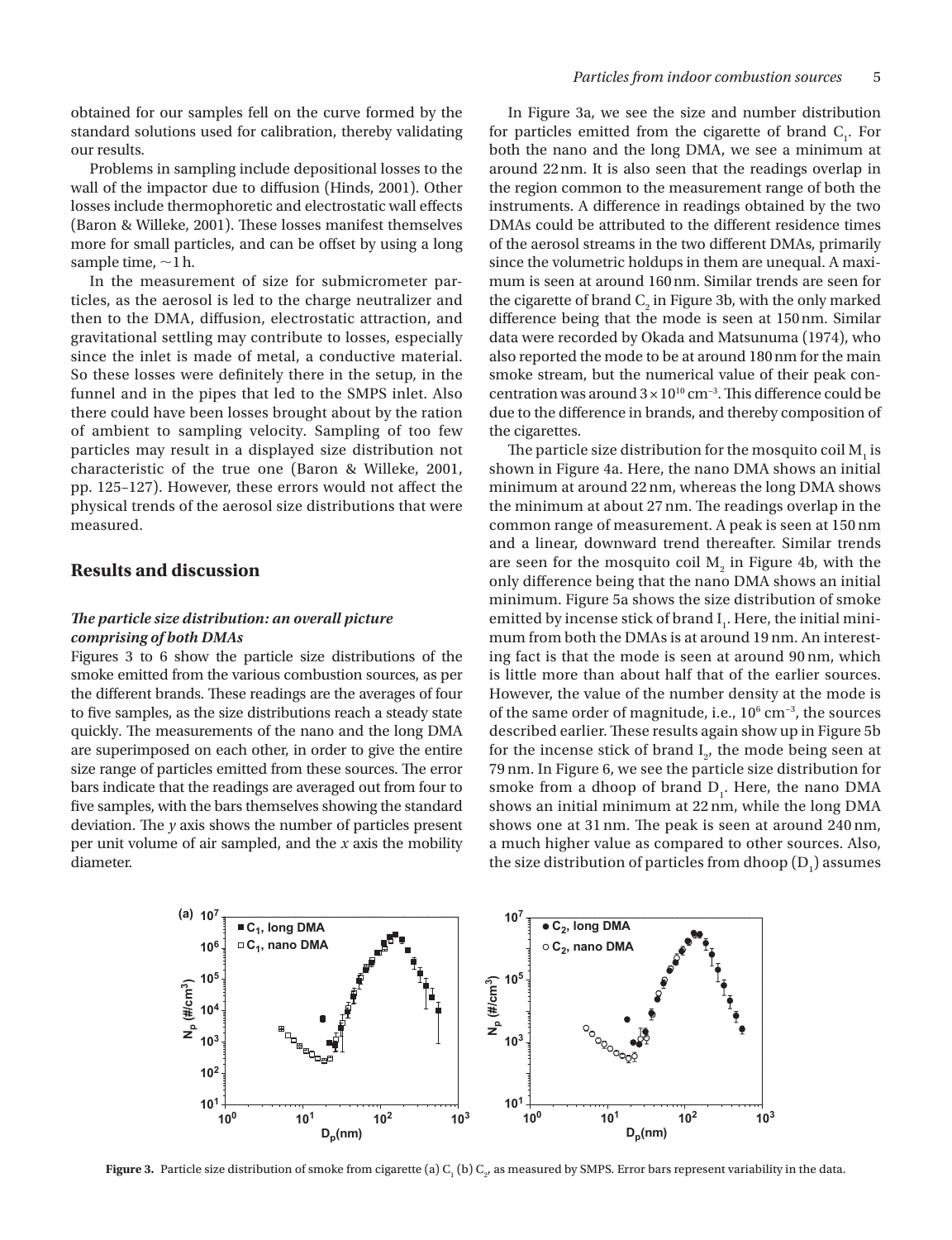

**Figure 4.** Particle size distribution of smoke emitted from mosquito coil of (a)  $\mathrm{M}_1$  and (b)  $\mathrm{M}_{2'}$  as measured by SMPS.



**Figure 5.** Particle size distribution of smoke emitted from incense stick of (a)  $I_1$  and (b)  $I_{2'}$  as measured by SMPS.



**Figure 6.** Particle size distribution of smoke emitted by dhoop  $D_i$ , as measured by SMPS.

a markedly different shape as compared to the fairly bellshaped curve of the other sources. The reason for dhoop showing a different size distribution and significantly higher mode than all other six smoke sources is due to the inherently denser smoke stream from it, as compared to the other smoke sources. This higher number density gives rise to an increased coagulation, implying larger particle size and thereby a higher value of the mode. The values of  $t_{\scriptscriptstyle 1/2}$  are also calculated and presented later in [Table](#page-6-0) 1.

## **Evolution of the aerosol size distribution**

Figures 7 to 10 show the time evolution of the aerosol for the different sources, the readings being recorded at an interval of 2min. The plot range for the nano DMA was chosen as 4–15nm, and that for the long was 15nm onward, so as to prevent overlap. Plots from just one brand for each source are presented here, as similar plots were obtained even by burning different brands of a given source. The first sample, i.e., the one coming after 2min, was not considered since there is always some residual volume of the previous sample inside the DMA, which caused some starting noise.

Figure 7 shows the time evolution of smoke from cigarette of brand  $C_1$ . It is seen that for the long DMA readings all the three graphs are coincident for sizes up to the mode. However, they differ in terms of the number of particles larger than the mode diameter. [Okada and Matsunuma](#page-11-10) [\(1974\)](#page-11-10) reported that the distribution remains qualitatively the same but changes quantitatively with time. Also, in 1999 using the numerical model Robinson and Yu claimed that the size distribution progressed to a flatter and wider one in 2 s. Our results are in better agreement with the findings of Keith and Derrick (1960), who found that the size distribution remained unchanged with butt length and therefore with respect to time. The first graph, in all the smoke sources, shows some difference with respect to those seen at later times, which could be attributed to starting noise. For the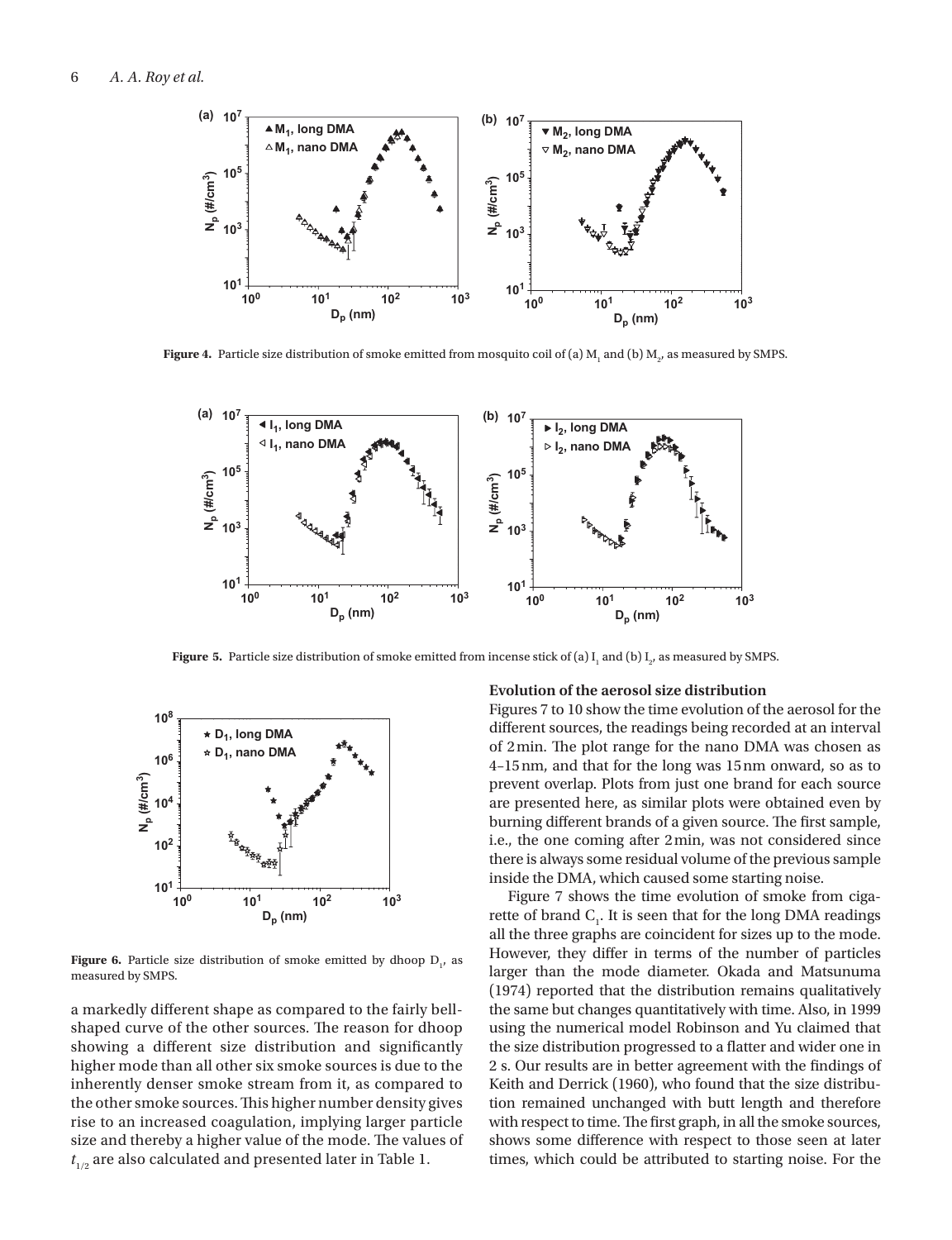<span id="page-6-0"></span>**Table1.** Source, mode diameter, burn-time, characteristic half-time and doubling time and corresponding number density of the size distribution for the different sources used in this study.

| Source    | Brand       | <b>Stick Burnt</b><br>(number) | Modal Diameter<br>(nm) | $10^{-6}$ $\times 10^{-6}$<br>$(\# \text{cm}^{-3})$ | Burn-time (mins) | $t_{1/2}^{-1}$ (mins) | $t_2^2$ (hrs) |
|-----------|-------------|--------------------------------|------------------------|-----------------------------------------------------|------------------|-----------------------|---------------|
| Cigarette |             | 10                             | 157                    | 2.7                                                 | 8                | 11                    | 1.3           |
|           |             | 10                             | 136                    | 2.7                                                 |                  | 10.6                  | 1.3           |
| Incense   |             | 15                             | 89                     | 0.9                                                 | 10               | 22                    | 3             |
|           |             | 15                             | 79                     | 2.1                                                 |                  | 9.8                   | 1.3           |
| Mosquito  | M.          | $\frac{1}{4}$                  | 157                    | 2.8                                                 | 60               | 10                    | 1.3           |
| Coils     | $M_{\circ}$ | $\frac{1}{4}$                  | 157                    | 2.1                                                 |                  | 13.4                  | 1.3           |
| Dhoop     |             |                                | 238                    | 7.1                                                 | 60               | 4.6                   | 0.5           |

 $^{\rm l}{\rm The~t}_{1/2}$  value corresponds to the time required for the peak concentration to decay to one-half its initial value.

 $^2$ The t $_2$  value is the time required for the mode diameter to double because of coagulation. These characteristic time calculations were performed using the values of coagulation kernels given in Appendix A11, Hinds (1999).



**Figure 7.** Time evolution of particle size distribution from source  $\mathrm{C}_2(\mathrm{a})$  on nano DMA, (b) on long DMA.



**Figure 8.** Time evolution of particle size distribution from source  $I_{_2}$ , (a) on nano DMA (b) on long DMA.



**Figure 9.** Time evolution of particle size distribution from source  $\text{M}_2(\text{a})$  on nano DMA (b) on long DMA.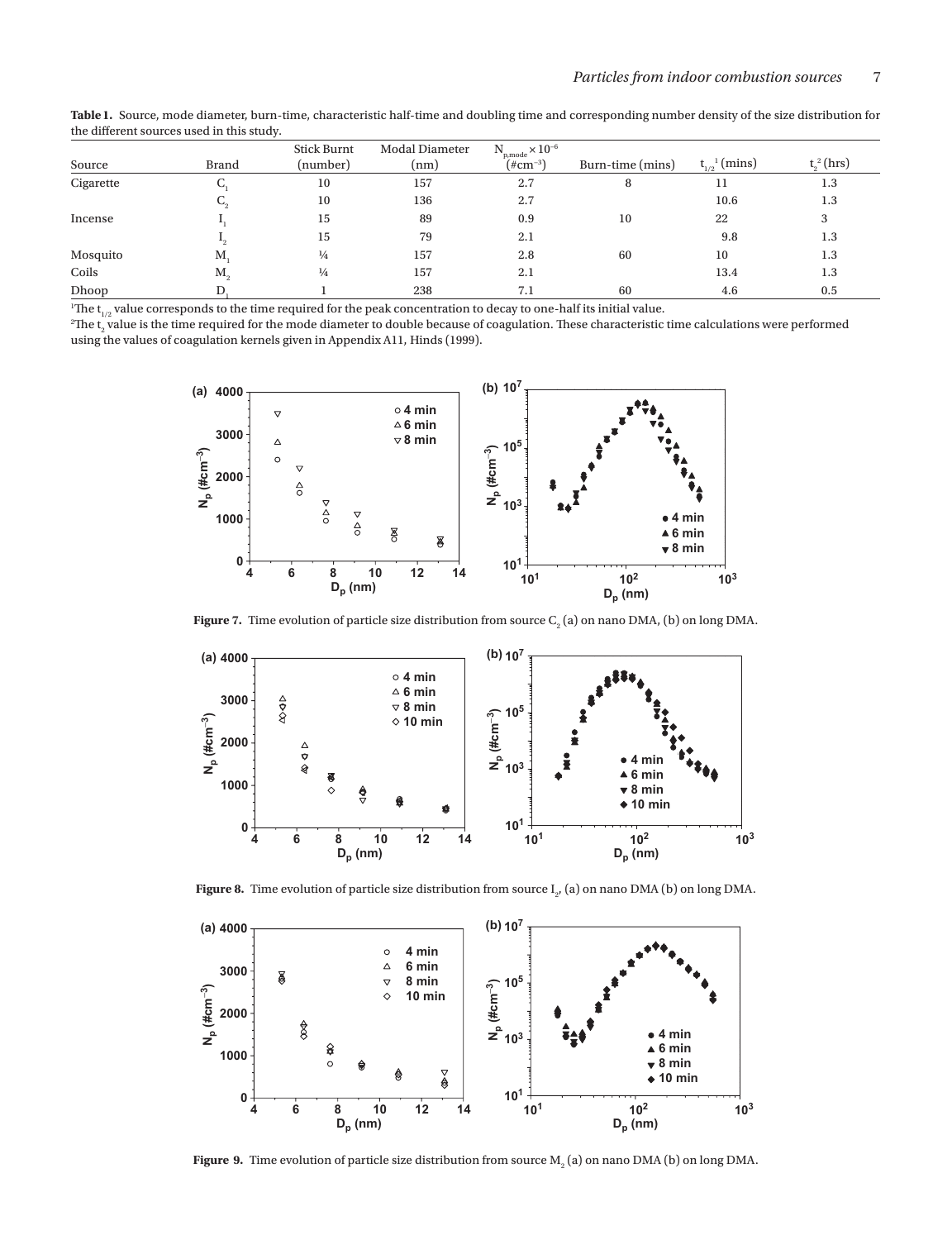

**Figure 10.** Time evolution of particle size distribution from source  $\rm D^{}_2(a)$  on nano DMA (b) on long DMA.

readings on the nano DMA, we see that the size distributions in the range of 8–15nm reach a steady state by falling on the same curve, but the same cannot be said about those from 4–8nm, as some marked differences remain. The best match is seen in the size range of 10–15nm. Similar results are seen in the plots for other sources. Also, the long DMA curves for the mosquito coils and dhoop agree much more closely than those for other sources. As for the other sources, namely, the cigarettes and incense, this agreement is seen up to the mode, and some deviation is seen thereafter. As seen in Figures 3 and 5, the standard deviations seen in the distributions beyond the mode are quite significant, and this variability, as seen in the time evolution, could well be the cause for it. Also, the number distributions of dhoop, as seen on the nano DMA, are one order of magnitude less than those seen for other sources.

[Table](#page-6-0) 1 shows the source, mode (peak), and its corresponding numerical value, as seen in Figures 3 to 6. It can be seen that the maximum value of the mode occurs for the dhoop, whereas the minimum value is seen for one brand incense sticks. Also, the mode for dhoop comprises of particles of size around 240nm. This larger size could perhaps be due to enhanced coagulation in the inherently dense dhoop aerosol. We know that the removal efficiency curve for particles (Hinds, 2001; [Friedlander, 2000](#page-11-15); Willeke & Baron, 2001) shows a minimum between 100 and 400nm. Particles smaller than 100 nm get removed from a given space by diffusion, while those larger than 1000nm get removed efficiently by sedimentation. There is thus an intermediate range in which no removal mechanism works efficiently. This range is called the accumulation mode, and falls in a window of 100 to 400nm. These particles are difficult to remove and persist in the environment. Consequently, these particles will have a higher tendency to persist in indoor environment and thereby be available for uptake.

[Table](#page-6-0) 1 also gives an estimate of the time required for a source to completely burn. It can be inferred that since mosquito coils and dhoop have the highest burn times, they will have a tendency to persist in the indoor environment for a longer time. The mosquito repellant coils are burnt mostly during the evening and night (least human activity). This gives the possibility of a longer exposure time for an individual, and thereby arises the possibility of posing a greater

risk. Also calculated were the values of  $t_{1/2}$  and  $t_2$  [\(Table](#page-6-0) 1), which are the characteristic times for the mode number concentration to reduce to half and the mode diameter to double, respectively. It is seen that the dhoop has the shortest characteristic times for both the cases, with the longest being for the case of incense stick. So the incense particles will have a greater tendency to persist in the indoor environment. And even when their mode diameter doubles, they will still stay around 150nm. [Morawska et al. \(1999\)](#page-11-9) showed in their study that particles of diameters around this value readily deposit in the lungs. It can be concluded that the incense stick smoke will have a greater tendency to deposit in the lungs, and cause injury.

## **Chemical analysis**

[Table](#page-8-0) 2 shows, for each source, the raw data pertaining to the mass obtained on filter paper. The data obtained in [Table](#page-8-0) 1 are then normalized per unit source using Eq. (2) and [Table](#page-8-0) 2. The results are shown in [Table](#page-8-1) 3.

As seen from [Table](#page-8-1) 3, the mosquito coil  $\mathbf{M}_2$  contains the highest amount of lead among all the sources. The smallest amount is found in the cigarettes. The Cd levels too were high in  $M_{2}$ , with the lowest amount being seen in the dhoop. The levels for Zn are higher than those for Cd and Pb, with dhoop being the highest source. Also, as seen from [Table](#page-8-1) 3, the concentrations of Cd in the smoke are the lowest, from half a nanogram to a few nanograms, with the highest levels being those of Zn.

## **Calculation of cancer and noncancer risk**

[Table](#page-8-2) 4 shows the concentrations of metals in smoke, normalized to volume of a room, as calculated by Eq. (3). It is from the data in this table that the toxicity comparisons for the various metals are done, by comparing them with various standards, given in the next subsection.

#### **Comparisons with standard data**

[Table](#page-9-0) 5 shows the comparisons for cadmium, lead, and zinc, comparing the calculated values vis-à-vis the standards of various regulatory organizations.

The cadmium values here are compared against the Cal EPA reference exposure level (REL), since that is the lowest dose value among all the values displayed, and thereby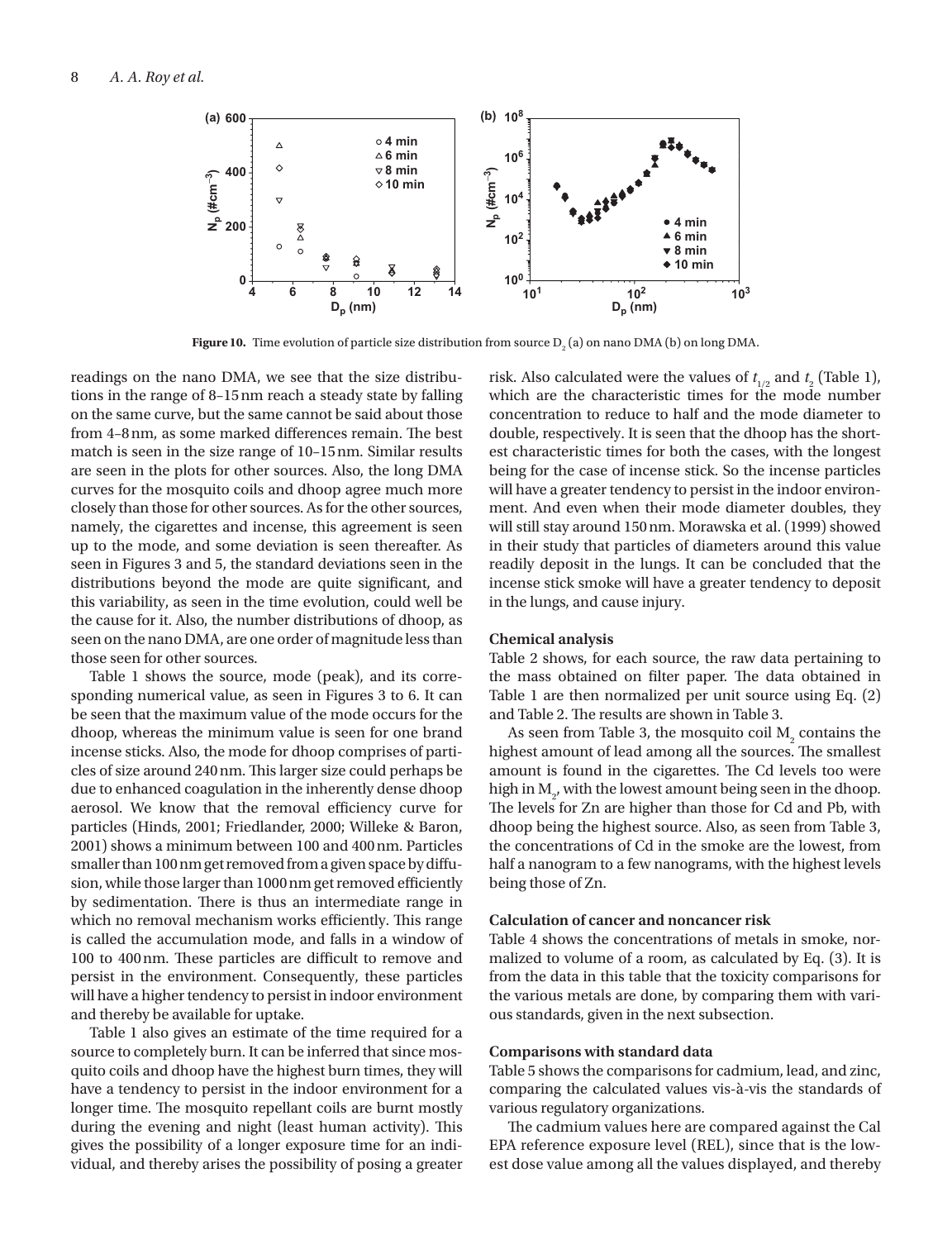<span id="page-8-0"></span>Table 2. Metal Content in Samples. All values are in µg l<sup>-1</sup>.

| Metal     |              |                             |                    |                                  |         |                |           |                  |
|-----------|--------------|-----------------------------|--------------------|----------------------------------|---------|----------------|-----------|------------------|
| Content   |              |                             | Ph                 |                                  |         | C <sub>d</sub> |           | $Zn^3$           |
| Sample    |              |                             |                    |                                  |         |                |           |                  |
| Type      |              | A <sub>1</sub> <sup>4</sup> | A.,                | $\rm A_{\underline{avg}}$        | $A_{1}$ | $A_{\alpha}$   | $A_{avg}$ | $A_{\text{avg}}$ |
| Cigarette | C,           | 9.45                        | 14.49              | 11.97                            | 0.99    | 0.88           | 0.94      | 230              |
|           | $C_{\alpha}$ | 4.53                        | 0.16               | 2.35                             | 1.08    | 0.53           | 0.81      | 166              |
| Incense   | I,           |                             | 103.35 95.74 99.55 |                                  | 4.96    | 5.2            | 5.1       | 363              |
|           | $I_{\alpha}$ | 56.95                       |                    | 73.15 65.05                      | 1.24    | 1.86           |           | 1.55 1201        |
| Mosquito  | M,           |                             |                    | 108.41 104.83 106.62             | 1.64    | 1.41           | 1.53      | 127              |
| Coils     | $M_{\circ}$  |                             |                    | 239.83 229.25 234.54 71.86 74.81 |         |                | 73.34     | 264              |
| Dhoop     | D.           |                             |                    | 180.55 175.08 177.82             | 0.15    | 0.22           | 0.18      | 628.5            |

3 The software coupled to the Flame-AAS directly calculates averages without displaying individual results, so for Zn only average of two readings are shown.

4 A stands for actual value, corrected against the blank. The subscripts 1 & 2 correspond to injections 1 & 2 to the AAS.

<span id="page-8-1"></span>**Table3.** Metal content per unit source. All units are in µg/source.

|                |        | Cigarette |       | Incense               | Mosquito Coil |       |       |
|----------------|--------|-----------|-------|-----------------------|---------------|-------|-------|
|                | G,     | U,        |       | $\mathbf{I}_{\alpha}$ | M,            | M.    | Dhoop |
| Pb             | 0.12   | 0.024     | 0.66  | 0.43                  | 42.65         | 93.82 | 17.78 |
| C <sub>d</sub> | 0.0094 | 0.008     | 0.034 | 0.01                  | 0.61          | 29.34 | 0.018 |
| Zn             | 2.30   | 1.66      | 2.42  | 8.0                   | 50.8          | 105.6 | 62.85 |

<span id="page-8-2"></span>**Table 4.** Metal concentration in smoke in a typical room (volume  $35 \text{ m}^3$ ): contribution of sources of various types. All units are in µg m−3.

|    |                                           | Cigarette    |      | Incense                                                   | Mosquito Coil |      |                       |
|----|-------------------------------------------|--------------|------|-----------------------------------------------------------|---------------|------|-----------------------|
|    |                                           | $U_{\alpha}$ |      |                                                           | M.            | M,   | Dhoop                 |
| Ph | 0.034                                     | 0.0067       | 0.28 | 0.18                                                      | 0.3           | 0.67 | 0.51                  |
| Cd | $2.7 \times 10^{-3}$ $2.3 \times 10^{-3}$ |              |      | $0.015 \quad 4.4 \times 10^{-3} \quad 4.4 \times 10^{-3}$ |               | 0.21 | $5.25 \times 10^{-4}$ |
| Zn | 0.66                                      | 0.47         | 1.04 | 3.43                                                      | 0.36          | 0.75 | $^{1.8}$              |

would involve a larger factor of safety. It is observed that except for one of the mosquito coils  $(M_2)$ , all the other sources fall well below the prescribed value. It can thereby be inferred that this mosquito coil  $M_2$  has the highest chance of causing damage, since the concentration of cadmium in the smoke emitted by it is about two times higher than the Cal EPA REL. The comparisons for lead are done with respect to American Conference of Governmental Industrial Hygienists (ACGIH) threshold limit value (TLV), for reasons the same as those given in the assessment for cadmium. It is seen that all of the sources have lead content way below the ACGIH TLV level. Similar trends are seen for zinc as for lead. In fact, zinc levels found in all the analyzed smoke samples were far below the CAL EPA REL values.

#### **Carcinogenic risks**

As per the U.S. Environmental Protection Agency findings ([U.S. EPA, 1999](#page-11-5)), a concentration of Cd of  $6 \times 10^{-4}$ µgm<sup>-3</sup> is likely to cause cancer in 1 person out of a population of 1 million people. Dividing the concentrations which pertain to unit volume in a room by this value, one can ascertain how many people are prone to this risk. The results are tabulated as follows in [Table](#page-9-1) 6. So it can be seen that the mosquito coil gives the highest risk among all the sources (350 in a million,  $M_2$ ), followed by the incense sticks (25 in a million,  $I_1$ ), with the least risk coming from the dhoop. Although this is a preliminary analysis and these numbers are of merely indicative nature, the presence of significant amount of cadmium in one brand of mosquito coil does warrant more quantitative analysis with larger number of brands being tested. Also, the sources for these metals need to be investigated in future studies. One major limitation of this study is lack of quantitative information regarding the different polycyclic aromatic hydrocarbons (PAHs) that might be present in the smoke samples. With hope for better analytical resources in the future, this is something at top priority for future analyses.

## **Conclusions**

The size distributions of smoke particles emitted from some common indoor combustion sources found in India were investigated. The mode diameter for smoke emitted from cigarettes and mosquito coils ranged from 150 to 160nm. Significantly different results were seen in the case of the incense sticks, which gave modes of 79 to 89nm. Also, it was concluded that except for incense sticks, all sources showed same measurements (from both long and nano DMA) in the common size range of 25 to 160nm. The dhoop, however, gave a mode at around 240nm, much higher than the other sources, but quite close to the removal efficiency minimum of 100–400nm in the efficiency curve, indicating a greater availability in indoor environments. However, the number concentrations at the mode from all these sources were found to be of the same order of magnitude, i.e.,  $\sim$ 10<sup>6</sup> aerosols cm<sup>-3</sup>, with the densest aerosol being produced by the dhoop, with a number density of  $7.1 \times 10^6$  aerosols cm<sup>-3</sup>. The temporal evolution of the aerosol was also studied, which showed that a steady state corresponding to the number distribution was reached quickly. The modes of sources other than the dhoop and the incense sticks showed up at between 100 and 160nm, which correspond to a maximum depositional efficiency in the lungs. Also, with the mosquito coils and dhoop having the highest burnout time, they will persist for a longer time and contribute in a sustained manner to pollution. Chemical analysis of the collected samples showed that mosquito coils contain the highest amounts of lead, with the least amount being found in cigarettes. The Cd and Zn levels too followed the same trend, although Zn content in all the sources was higher as compared to other metals.

The mosquito coil  $M<sub>2</sub>$  showed cadmium concentrations twice that of the Cal EPA REL level. It also showed the highest carcinogenic risk, 350 people at risk per million of the population. The values of zinc reported for the sources were found to be well below the standard limits, implying the least risk. The calculations for  $t_{1/2}$  and  $t_2$ show that the incense particles have a higher tendency to persist in the indoor environment. They also have a higher probability to deposit in the lungs, and thereby to cause damage.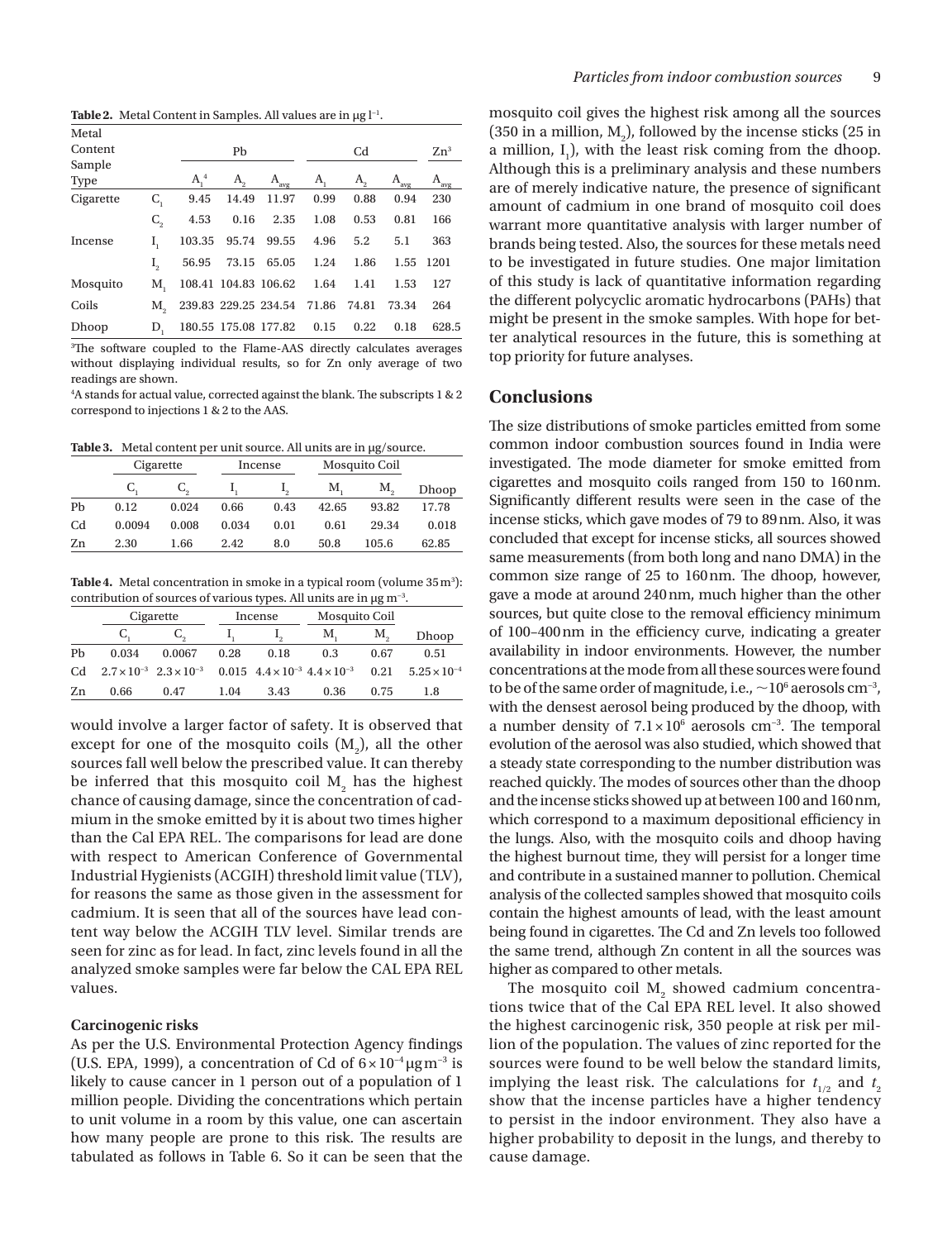<span id="page-9-0"></span>

|  |  | Table 5. Comparison of the calculated toxic potential for various metals with the standards. |
|--|--|----------------------------------------------------------------------------------------------|
|  |  |                                                                                              |

| Metal      | Source                               | Calc                 | <b>ACGIHTLV</b> | NIOSH REL | NIOSH IDLH | <b>OSHA PEL</b> | $LC_{50}$     | Cal EPA REL | <b>LOAEL</b> |
|------------|--------------------------------------|----------------------|-----------------|-----------|------------|-----------------|---------------|-------------|--------------|
| Cd         | $\mathbf{C}_\text{\tiny{1}}$         | $2.7 \times 10^{-3}$ | 10              | 9000      |            | 100             | $5\times10^5$ | $0.1\,$     | 20           |
|            | $\mathsf{C}_{\scriptscriptstyle 2}$  | $2.3\times10^{-3}$   |                 |           |            |                 |               |             |              |
|            | $\mathbf{I}_{\scriptscriptstyle 1}$  | 0.015                |                 |           |            |                 |               |             |              |
|            | $\mathbf{I}_{\scriptscriptstyle 2}$  | 0.0044               |                 |           |            |                 |               |             |              |
|            | $M_{1}$                              | 0.0044               |                 |           |            |                 |               |             |              |
|            | $\mathbf{M}_{2}$                     | 0.21                 |                 |           |            |                 |               |             |              |
|            | $\mathbf{D}_1$                       | $5.25\times10^{-4}$  |                 |           |            |                 |               |             |              |
| Pb         | $\mathbf{C}_\text{\tiny{1}}$         | 0.034                | ${\bf 50}$      |           | 100        | $50\,$          |               |             |              |
|            | $\mathsf{C}_{\scriptscriptstyle 2}$  | 0.0065               |                 |           |            |                 |               |             |              |
|            | $\mathbf{I}_{\scriptscriptstyle 1}$  | $0.28\,$             |                 |           |            |                 |               |             |              |
|            | $\mathbf{I}_{\scriptscriptstyle 2}$  | $0.18\,$             |                 |           |            |                 |               |             |              |
|            | $M_{1}$                              | $0.3\,$              |                 |           |            |                 |               |             |              |
|            | $\mathbf{M}_{\scriptscriptstyle{2}}$ | $0.67\,$             |                 |           |            |                 |               |             |              |
|            | $\mathbf{D}_{_{1}}$                  | 0.51                 |                 |           |            |                 |               |             |              |
| ${\rm Zn}$ | $\mathsf{C}_\mathsf{1}$              | 0.66                 |                 |           |            | 1000(A)         |               | $35\,$      |              |
|            | $\mathbf{C}_{\scriptscriptstyle{2}}$ | $0.47\,$             |                 |           |            | 5000(B)         |               |             |              |
|            | $\mathbf{I}_{_{1}}$                  | 1.04                 |                 |           |            |                 |               |             |              |
|            | $\mathbf{I}_{\scriptscriptstyle 2}$  | $3.43\,$             |                 |           |            |                 |               |             |              |
|            | $M_{1}$                              | $0.36\,$             |                 |           |            |                 |               |             |              |
|            | $\mathbf{M}_{_{2}}$                  | $0.75\,$             |                 |           |            |                 |               |             |              |
|            | D,                                   | $1.8\,$              |                 |           |            |                 |               |             |              |

ACGIH TLV - American Conference of Governmental and Industrial Hygienists' Threshold Limit Value, NIOSH REL - National Institute of Occupational Safety and Health's Recommended Exposure Limit, OSHA PEL - Occupational Safety and Health Administration's Permissible Exposure Limit, LC<sub>50</sub>-Lethal concentration, Cal EPA REL - California Environment Protection Agency Reference Exposure Level, LOAEL - Lowest Observed Adverse Effect Level, NIOSH IDLH – National Institute of Occupational Safety and Health's Immediately Dangerous to Life and Health.

<span id="page-9-1"></span>**Table6.** Carcinogenic risk for Cadmium (in numbers per million of population).

| Source    |    | Carcinogenic Risk                                                  |
|-----------|----|--------------------------------------------------------------------|
| Cigarette |    | $5$ in $106$                                                       |
|           | C, | $4$ in $106$                                                       |
| Incense   |    | $25$ in $106$                                                      |
|           |    | $8$ in $106$                                                       |
| Mosquito  | Μ, | 8 in 10 <sup>6</sup>                                               |
| Coils     | M. | 350 in 10 <sup>6</sup>                                             |
| Dhoop     | D  | $\sim$ 1 in 10 <sup>6</sup> (lesser than that of unit cancer risk) |

# **Appendix: Personal exposure assessment and lifetime cancer risk calculations for toxic metals**

The main body of this article dealt with the exposure assessment of inhabitants as a whole, in a typical indoor environment. Here in this study, calculations were done using a slightly different approach, and the exposure of an individual to any of the cigarette brands was calculated, and thereby compared to the calculated values of the standards prescribed by the Occupational Safety and Health Administration (OSHA). The lifetime cancer risk for cases in which the data were available was also evaluated. These calculations were performed using the method of [Kammen and Hassenzahl \(2001\)](#page-11-19). The abbreviations used and their physical significance are given in [Table](#page-10-0) A.1. The assumptions involved in the calculation are as follows:

- 1. The number of cigarettes smoked by an individual in a day, given by  $N_{p}$ , is assumed to be 15 [\(Kammen &](#page-11-19) [Hassenzahl, 2001](#page-11-19)).
- 2. The total daily inhalation, TDI, is taken to be  $22 \text{ m}^3 \text{ day}^{-1}$ ([Kammen & Hassenzahl, 2001](#page-11-19)).
- 3. An alternative value of TDI,  $12 \text{ m}^3$  day<sup>-1</sup>, as given in [Nazaroff and Cohen \(2004\),](#page-11-1) was also studied.
- 4. We further assume that an individual smokes 15 cigarettes over 15 waking hours, thereby giving an average of 1 cigarette per hour for  $N_{\rm H}$ , where  $N_{\rm H}$  is the average number of cigarettes smoked per hour.
- 5. We also assume that a smoker starts at the age of 15, and smokes for the remainder of a 60-yr lifetime, thereby giving 45 yr in a smoker lifetime (SL) ([Kammen &](#page-11-19) [Hassenzahl , 2001](#page-11-19)).
- 6. The total volume of air inhaled by an individual during his or her lifetime, TVI, is taken to be  $4.7 \times 10^8$ , as per the calculations of [Kammen and Hassenzahl \(2001\).](#page-11-19) An alternative value of  $2.63 \times 10^8$  as specified by Nazaroff and Cohen (2004) was also explored.

The calculations are done as follows:

$$
TDE = NDCs
$$
 (A.1)

where  $C_{\rm s}$  is metal content per unit source and is obtained from [Table](#page-8-1) 3.

$$
ADE = TDE/TDI
$$
\n
$$
(A.2)
$$

$$
HE=C_{s}N_{H}
$$
 (A.3)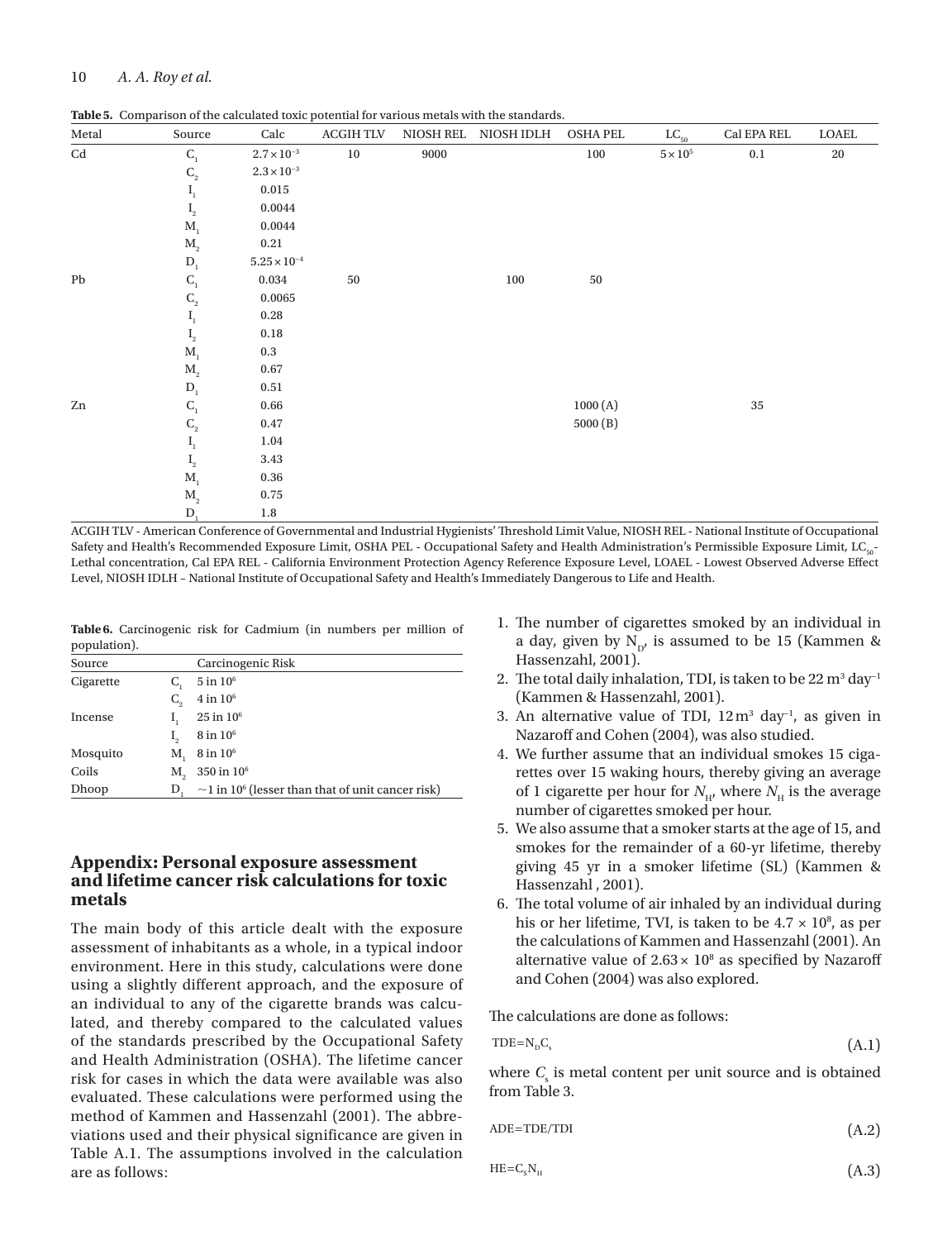| Abbreviation | Meaning                   | <b>Physical Significance</b>                                                                                                          | Units                     |
|--------------|---------------------------|---------------------------------------------------------------------------------------------------------------------------------------|---------------------------|
| <b>TDE</b>   | Total daily exposure      | It gives the total amount of a substance inhaled by an individual in a day                                                            | $\mu$ g day <sup>-1</sup> |
| TDI          | Total daily inhalation    | Total amount of air inhaled by an individual in a day                                                                                 | $m^3$ day <sup>-1</sup>   |
| ADE          | Average daily exposure    | The average concentration of heavy metal in the smoke to which an individual is exposed to in<br>a day; it is the ratio of TDE to TDI | $\mu$ g m <sup>-3</sup>   |
| <b>HE</b>    | Hourly exposure           | It gives the total amount of a substance inhaled by an individual in an hour.                                                         | $\mu$ g h <sup>-1</sup>   |
| <b>HIR</b>   | Hourly inhalation rate    | Total amount of air inhaled by an individual in an hour.                                                                              | $m^3 h^{-1}$              |
| AHE          | Average hourly exposure   | The average concentration of heavy metal in the smoke to which an individual is exposed to in<br>1 h; it is the ratio of HE to HIR.   | $\mu$ g m <sup>-3</sup>   |
| <b>TLI</b>   | Total lifetime intake     | It is the total amount of a given species that the individual is exposed to in his or her lifetime.                                   | $\mu$ g                   |
| <b>TVI</b>   | Total volume inhaled      | Total amount of air inhaled by an individual in his or her lifetime                                                                   | m <sup>3</sup>            |
| LAE          | Lifetime average exposure | It gives the average concentration of species in the smoke to which the individual is exposed<br>to in a lifetime.                    | $\mu$ g m <sup>-3</sup>   |
| SL.          | Smoker lifetime           | Longevity of a smoker                                                                                                                 | yr                        |
| <b>URF</b>   | Unit risk factor          |                                                                                                                                       | $(\mu g \, m^{-3})^{-1}$  |

<span id="page-10-0"></span>Table A.1. Abbreviations used in appendix

<span id="page-10-1"></span>**Table A.2.** Risk parameters evaluated using the TDI value given in Kammen and Hassenzahl (2001).

|                | $\sim$ | $\sim$ | $\sim$               |           |        |                      |        |                      |
|----------------|--------|--------|----------------------|-----------|--------|----------------------|--------|----------------------|
| Metal          | Source | TDE    | ADE                  | <b>HE</b> | AHE    | TLI                  | LAE    | LCR                  |
| Pb             |        | 1.8    | 0.082                | 0.12      | 0.013  | 29,565               | 0.063  |                      |
|                | U.     | 0.36   | 0.016                | 0.024     | 0.027  | 5913                 | 0.013  |                      |
| C <sub>d</sub> |        | 0.134  | 0.0061               | 0.0089    | 0.0097 | 2193                 | 0.0047 | $8.4 \times 10^{-4}$ |
|                | U.     | 0.12   | $5.5 \times 10^{-4}$ | 0.008     | 0.0087 | 1971                 | 0.0042 | $7.6 \times 10^{-4}$ |
| Zn             |        | 345    | 15.68                | 23        | 25.56  | $5.7 \times 10^{6}$  | 12.06  |                      |
|                |        | 24     | 1.1                  | $\Omega$  | 1.78   | $3.94 \times 10^{5}$ | 0.84   |                      |

<span id="page-10-2"></span>**Table A.3.** Risk parameters evaluated using the TDI value given in Nazaroff and Cohen (2004).

| Metal          | Source                | TDE   | ADE   | HE     | AHE   | TLI                  | LAE                   | LCR                   |
|----------------|-----------------------|-------|-------|--------|-------|----------------------|-----------------------|-----------------------|
| Pb             |                       | 1.8   | 0.15  | 0.12   | 0.24  | 29,565               | 0.11                  |                       |
|                | U.                    | 0.36  | 0.03  | 0.024  | 0.048 | 5913                 | 0.023                 |                       |
| C <sub>d</sub> |                       | 0.134 | 0.011 | 0.0089 | 0.018 | 2193                 | $8.34 \times 10^{-3}$ | $1.5 \times 10^{-3}$  |
|                | $\mathbf{U}_{\alpha}$ | 0.12  | 0.01  | 0.008  | 0.016 | 1971                 | $7.5 \times 10^{-3}$  | $1.35 \times 10^{-3}$ |
| Zn             | U,                    | 345   | 28.75 | 23     | 46    | $5.7 \times 10^{6}$  | 21.56                 |                       |
|                |                       | 24    | ົ     | ◠      | 3.2   | $3.94 \times 10^{5}$ | 1.5                   |                       |

The hourly inhalation rate (HIR) is calculated by dividing the total daily inhalation by 24. So,

 $HIR = TDI/24$  (A.4)

Therefore,

 $AHE = HE/HIR$  (A.5)

The total lifetime intake is calculated [\(Kammen & Hassenzahl,](#page-11-19) [2001](#page-11-19)) as

 $TLI = N_D \times 365 \times SL \times C_s$  (A.6)

Therefore,

 $\text{LAE} = \text{TLI/TVI}$  (A.7)

So, lifetime cancer risk (LCR) is then calculated as

 $LCR = URF \times LAE$  (A.8)

The unit risk factor for cadmium is  $1.8 \times 10^{-3}$  (µg m<sup>-3</sup>)<sup>-1</sup> ([U.S.](#page-11-5) [EPA, 1999](#page-11-5)).

The results, for the three metals and two different sources, using the TDI value of [Kammen and Hassenzahl, 2001,](#page-11-19) are given in [Table](#page-10-1) A.2.

Similarly, the results for all the three metals and two different sources, using the TDI value of [Nazaroff and Cohen](#page-11-1) [\(2004\)](#page-11-1), are given in [Table](#page-10-2) A.3.

From [Table](#page-10-1) A.2 and [A.3](#page-10-2) we can see that the TDI of a person smoking brand  $C_1$  is higher than for one smoking  $C_2$ . This is true for all metals under consideration, and is obvious, since the heavy metal content in  $\mathsf{C}_1$  is greater than that in  $\mathsf{C}_2$ . Therefore, similar results for  $\mathrm C_{\mathrm i}$  vis-à-vis  $\mathrm C_{\mathrm z}$  are also seen for the other parameters evaluated. The values of ADE, AHE, and LAE as calculated by using the TDI value of [Nazaroff](#page-11-1)  [and Cohen \(2004\)](#page-11-1) are roughly twice those obtained using [Kammen and Hassenzahl \(2001\)](#page-11-19), which could be explained by the fact that the flow rate of former is roughly half that of the latter. The brand  $\mathsf{C}_\text{l}$  also gives a slightly higher LCR than  $\mathrm{C}_{2'}$  implying that the probability of an individual smoking  $\mathrm{C}_{1}$ is slightly greater than  $C_2$ .

We can further see from [Table](#page-10-1) A.2 and [Table](#page-10-2) A.3 that none of the lead concentrations so calculated, either on an hourly or on a daily basis, using either value of flow rates, exceeds the OSHA standard of 50µgm<sup>-3</sup>. The same could be said regarding cadmium (OSHA standard 100µgm−3) and zinc (OSHA standard  $5000 \mu g m^{-3}$ ).